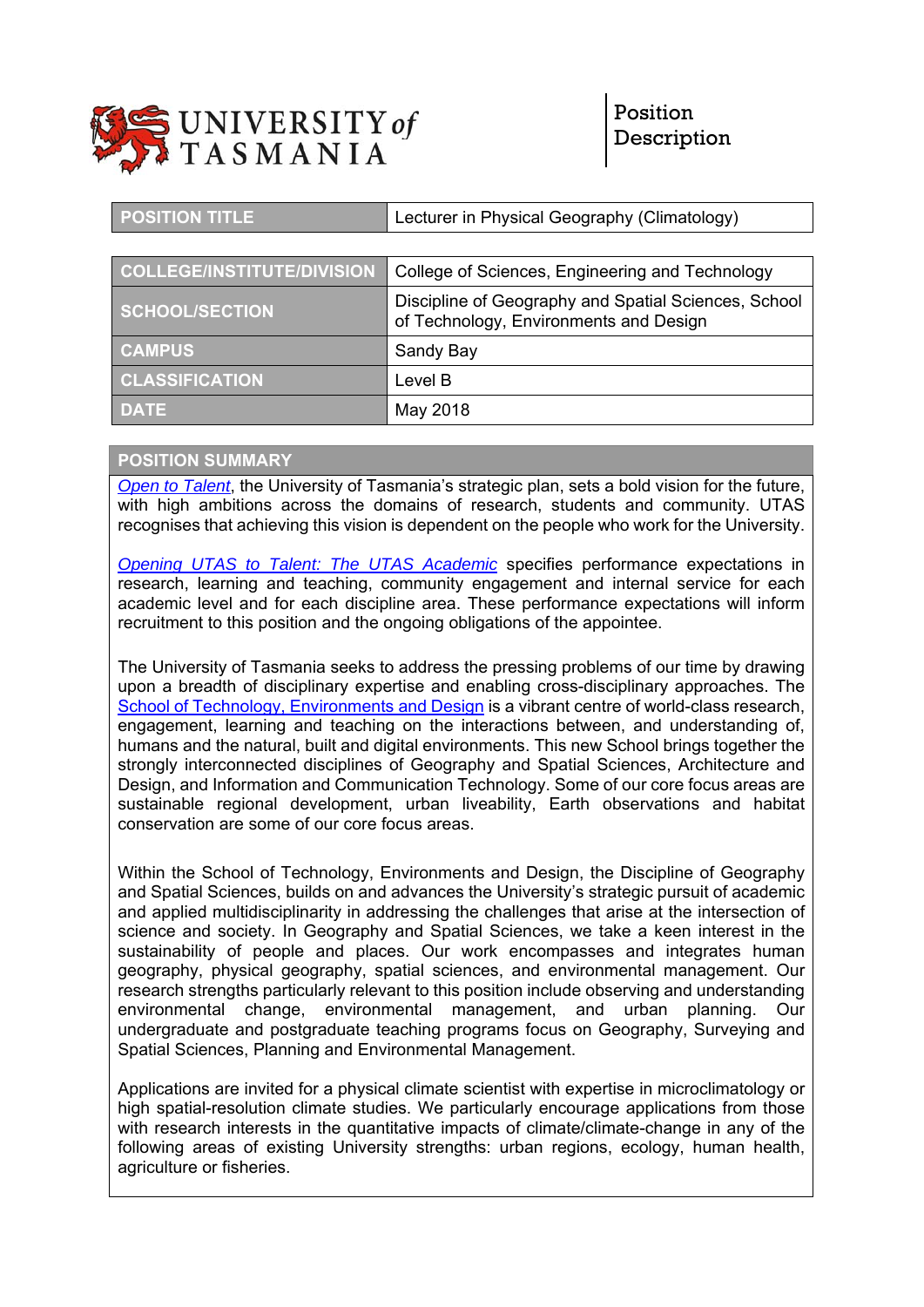The University's Statement of Values indicates a commitment to 'working from the strength that diversity brings'. The University is working towards fulfilling that commitment through its recruitment policies and practices. In particular, women are especially encouraged to apply for this position.

| <b>POSITION RELATIONSHIPS</b> |                                                                                                                                                                                                                                                                                                                          |  |
|-------------------------------|--------------------------------------------------------------------------------------------------------------------------------------------------------------------------------------------------------------------------------------------------------------------------------------------------------------------------|--|
| <b>Supervisor</b>             | Head of Discipline, Geography and Spatial Sciences                                                                                                                                                                                                                                                                       |  |
| Direct reports                | -                                                                                                                                                                                                                                                                                                                        |  |
| <b>Other</b>                  | The appointee will work closely with Staff in the Discipline of Geography<br>and Spatial Sciences, and interact with other academic staff, professional<br>staff, current and prospective students and candidates in the School of<br>Technology, Environments and Design, and colleagues in Government<br>and Industry. |  |

## **KEY ACCOUNTABILITIES AND OUTCOMES**

| 1. | Make an effective and sustained contribution to the University in achieving its strategic<br>objectives and fulfilling its operational responsibilities.                                                                                                                                                                                                         |
|----|------------------------------------------------------------------------------------------------------------------------------------------------------------------------------------------------------------------------------------------------------------------------------------------------------------------------------------------------------------------|
| 2. | Undertake high-quality research of national and increasingly of international standing,<br>secure external competitive and other funding, publish research findings and contribute<br>to the successful supervision of research higher degree students, in order to meet and<br>regularly exceed the University's research performance expectations for Level B. |
| 3. | Undertake scholarly undergraduate and postgraduate coursework teaching of a high<br>quality.                                                                                                                                                                                                                                                                     |
| 4. | Contribute to the development and maintenance of productive and effective links<br>inside the University and locally and nationally with the discipline, relevant<br>interdisciplinary domains, profession, industry and/or wider community.                                                                                                                     |
| 5. | Undertake other duties as assigned by the supervisor.                                                                                                                                                                                                                                                                                                            |

## **DECISION MAKING AUTHORITY/LEVEL OF RESPONSIBILITY**

Under the broad direction of the supervisor and within the context of the University's policies and performance expectations, the appointee has a substantial degree of autonomy.

### **POSITION CRITERIA**

### **Essential Requirements**

- 1. A PhD or equivalent in physical geography or a closely-related field.
- 2. A good record of, and continuing commitment to, research that has achieved national or international recognition and made worthwhile contributions to the field of microclimatology, demonstrated by a record of quality publications and presentations at conferences.
- 3. Demonstrated proficiency in University-level teaching and learning in physical geography.
- 4. A record of contributing to building and maintaining effective and productive links locally and nationally with the discipline, profession, industry (where relevant) and wider community.
- 5. A strong track record of quantitative analysis of observations and/or numerical model outputs within the field of microclimatology or closely related field.